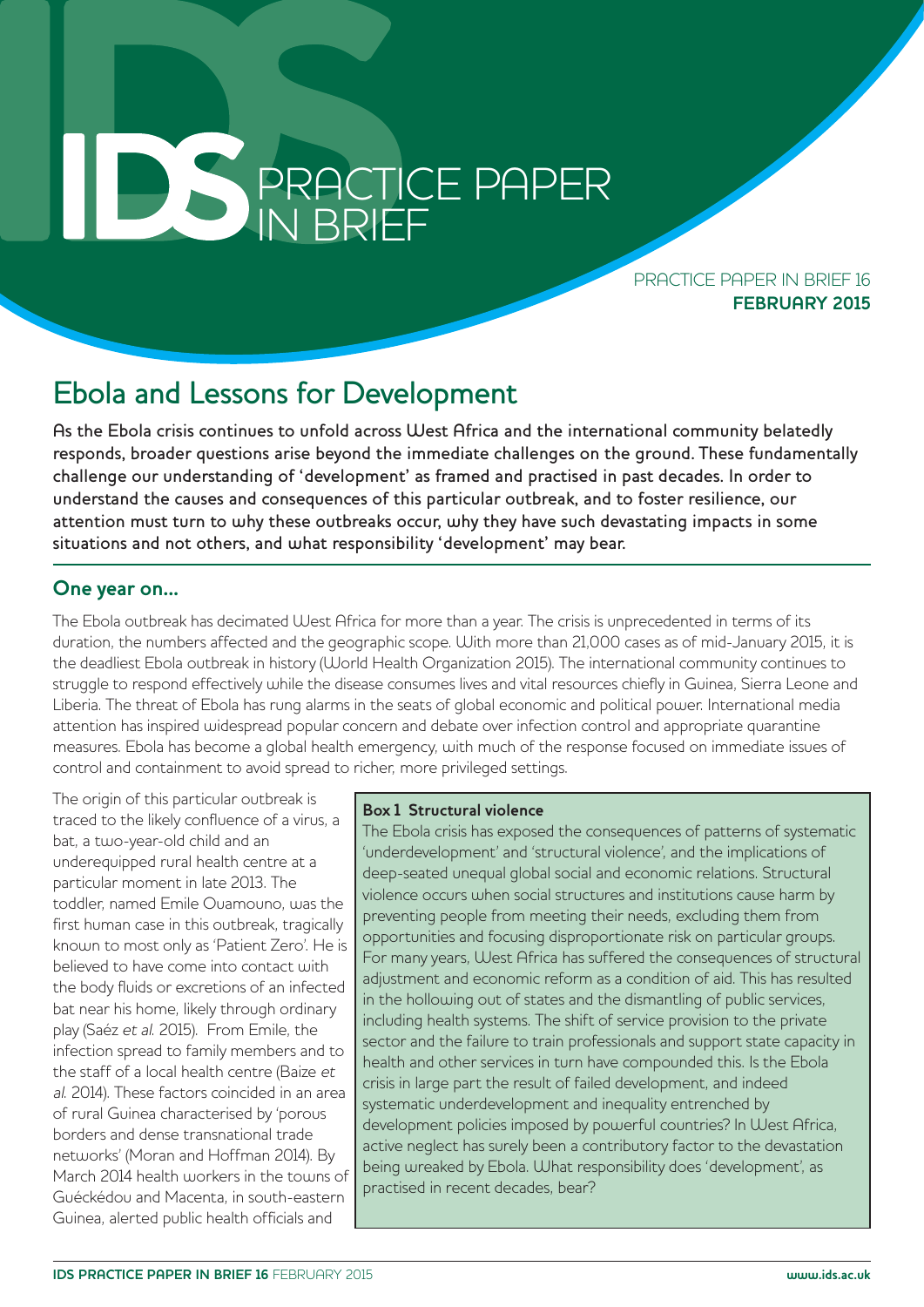Médecins sans Frontières (MSF) to the first clustered cases of an unknown infection with a high incidence of mortality. Eventually, the cause of the infection was identified as the Zaire strain of the Ebolavirus. In this current crisis, it is important to appreciate that after the initial zoonotic 'spillover' or transmission, each of the thousands of later incidences of transmission occurred through human-to-human contact, primarily in hospitals and homes, and surrounding the burial of the dead.

#### **Box 2 Zoonoses and spillover events**

Zoonoses are infectious diseases transmitted between vertebrate animals and humans. Many of the pathogens that affect humans are zoonotic in origin including those that cause plague, yellow fever, mumps and measles, bovine tuberculosis, rabies, SARS, some strains of influenza, Lassa fever, HIV/AIDS and Ebola. A 'spillover' is an event in which zoonotic transmission occurs between a non-human reservoir population and a human. When a spillover occurs, the novel pathogen enters a new population of hosts and can cause epidemic disease. There has been a significant increase in outbreaks of zoonotic diseases over the past 40 years. People in low-income countries are disproportionately at risk of sickness or death due to zoonotic diseases.

#### **Political economy, inequalities and the West African Ebola crisis**

The magnitude and persistence of the current crisis exposes the hazards of living in a highly inequitable global political and economic system. It highlights the consequences that can emerge from patterns of structural violence that gross inequality and systematic underdevelopment engender. Relationships between wealthy and less developed regions of the world frequently

entail what social anthropologists term 'negative reciprocity' – where benefits and costs of a social relationship are distributed in an extremely disproportionate manner. Legacies of the transatlantic slave trade, colonial rule, inequitable trade policies, aid arrangements and land reforms have structured many contemporary political and economic systems in ways that are not only unsustainable, but are fundamentally hazardous for the people who live in them (Farmer 2001). Understanding the forces that have in part shaped these systems and the linkages among them can help explain why this outbreak spiralled out of control in Guinea, Sierra Leone and Liberia in particular.

Even though the three countries share borders, their national political, economic and social histories are unique and divergent. Their interactions with processes of economic globalisation and development trajectories have been linked in recent decades through membership in the Mano River Union. All three countries have been recovering from major ruptures in their sociopolitical and economic systems, including more than a decade of violent armed conflict in Sierra Leone and Liberia that spilled over into Guinea. These countries have attracted billions of dollars of foreign direct investment since the 1970s, yet this has primarily benefited the extractive industry without contributing to other economic sectors or social programmes. The international community has supported these countries' efforts to prioritise economic policies including trade liberalisation, privatisation and deregulation, yet not to build strong or integrated public health sectors, for example. Ebola is not the first major disease outbreak emerging from conditions of structural violence, political marginalisation and inequality, but it is the most dramatic in recent times.

# **Ebola and questions for development**

By exploring the crisis from different standpoints we can make more nuanced sense of the dynamic interactions among the historical, social, demographic, political and ecological processes in play. With this series of briefings, we examine the situation through the lenses of global governance, health systems, conflict studies, political economy, political ecology, urban ecology, gender and community engagement to address the following themes and questions.

**Global governance and the limits of health security –** The capability of the international community to respond rapidly and sufficiently to the current outbreak has been affected by the structure and funding of global health governance and trends towards securitising health emergencies. What are the drawbacks to a 'militarised' response to epidemics in terms of short- versus long-term needs, and in terms of trust in places where people have recent experience of outside military intervention?

**Strengthening health systems for resilience –** The fact that people in Guinea, Liberia and Sierra Leone have avoided health facilities and, in some cases, actively resisted public health teams, raises important questions about the significance of trust to the functioning of health systems. Governments must build new social infrastructure for health service delivery and lasting relationships of trust, but are unlikely to accomplish this alone. How can organisations with social legitimacy – faith-based health facilities, non-governmental organisations (NGOs) and local community institutions – contribute to health systems reconstruction? What does a realistic, long-term vision of health system change look like for the region?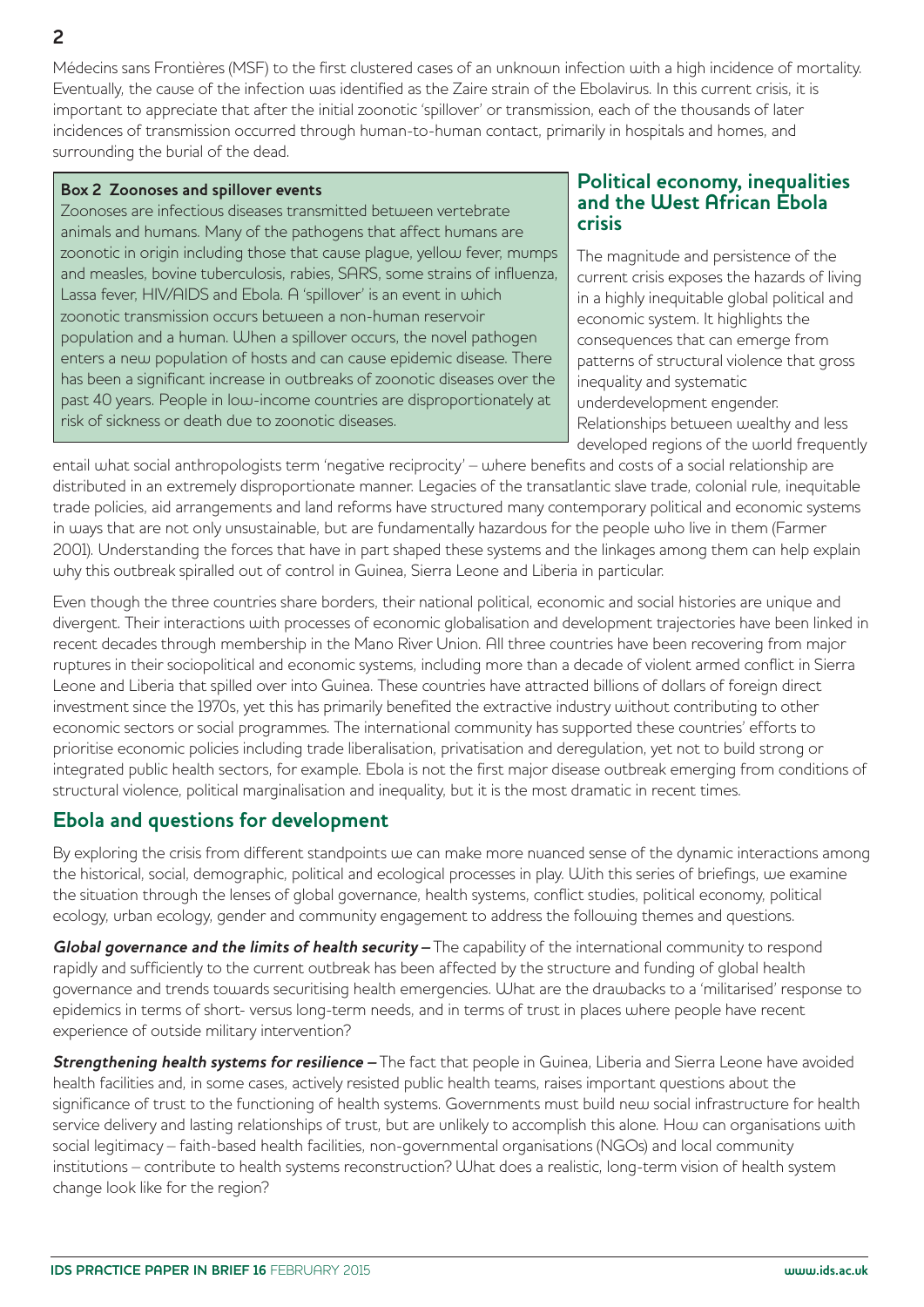**Legacies of war and reconstruction –** To many it is unsurprising that a disease like Ebola would spread in environments with a history of transnational civil wars and chronic violent insecurity. How have legacies of conflict, shortcomings in reconstruction efforts and the state's 'remoteness' from daily life in the region affected how the virus has spread in the current crisis? In turn, what are the implications for social and political stability? How do histories of violence influence contexts for development long after war is officially declared over, and how can post-conflict governments and their development partners better support societies shaped by violence and war?

**Ebola, politics and ecology beyond the 'outbreak narrative' –** Understanding how a virus, a bat, a child and a health centre in rural Guinea combined to spark a transnational health disaster requires us to question received wisdoms about poverty, deforestation, bats and bushmeat, and to interrogate the familiar Ebola 'outbreak narrative' widely propagated by media in a broader and deeper political, economic and ecological context. How have inaccurate assumptions about rural people and human-environment relationships, and insufficient understandings of regional processes of environmental change contributed to the likelihood of spillover – and the severity of the outbreak? Are bats and bushmeat to blame for the current crisis? What models for coordinated surveillance exist, and how can this protect populations?

**Mining and false promises for equity and human development –** Guinea, Liberia and Sierra Leone share a rich geological beltway, and in recent years have experienced significant economic growth due to an extractive industries boom. Yet there is increasing frustration among the un- and under-employed at the continuing poverty and income inequality, coupled with unmet and unrealistic expectations of improved quality of living as a result of the boom. As the majority of the populations have received little benefit, what are the impacts of the practice and politics of large-scale mining both on ecological dynamics and on the trust of local populations towards Ebola response health teams?

**Urbanisation, peri-urban growth and zoonotic disease –** Ebola is a disease with rural origins that, until recently, tended to remain in rural areas. The current crisis highlights how poor housing, inadequate water supplies, hazardous conditions and dense concentrations of people in peri-urban areas all exacerbate the potential for zoonotic disease spread. How are basic hygiene practices and isolation of the sick constrained in peri-urban settings? How do people's patterns of movement and immediate material needs affect quarantine and isolation capabilities at the urban-rural interface? How does quarantine reinforce the political exclusion of poor or politically marginalised people?

**Gender and Ebola in West Africa** – A powerful set of ideas encompassed in the dominant gender and development discourse locates 'cultural' patterns of 'non-modern' gender relationships as the root cause of poverty and underdevelopment. How have these ideas encouraged development actors to underplay the much deeper forms of structural violence that underpin the vulnerability of men as well as women in the world's poorest communities? In what ways has the confluence of two health emergencies – Ebola and maternal mortality – thrown the dangers of local blame into stark relief?

**Community and local engagement –** The Ebola outbreak highlights how cultures of mistrust and exclusion can fuel epidemics and severely challenge response efforts. However, much of this is far beyond the range of current health or emergency response policy. How can local knowledge, experience and perspectives, in dialogue with biomedical expertise, be placed at the heart of epidemic and emergency response? How can we foster investment that is required to ascertain views 'from below' and to integrate them into political and policy mechanisms?

# **Lessons for development**

This crisis offers important lessons for states and actors long engaged in regional development activities, as well as emerging powers in international development. Focusing only on the immediate circumstances of the Ebola outbreak is not enough: we must address the underlying and complex dynamics that allowed the crisis to develop. In the context of disease emergence, we must address prior causal factors – particularly those giving rise to structural violence and exacerbating inequalities – as we respond to unfolding crises, prevent them from happening again and invest in a more resilient, equitable future. These lessons are:

- Reinvest in global health governance to support the development of sustainable rapid response programmes, and close the health system gap among high-, middle- and low-income countries.
- Build cultures of trust across sectors. Strengthening health systems for resilience means strengthening social and political systems, which in turn build institutions' and individuals' capacities to respond to hazards. This means going beyond surveillance, health infrastructure, training and the delivery of medical care to long-term investments and support for institutions that foster trust.